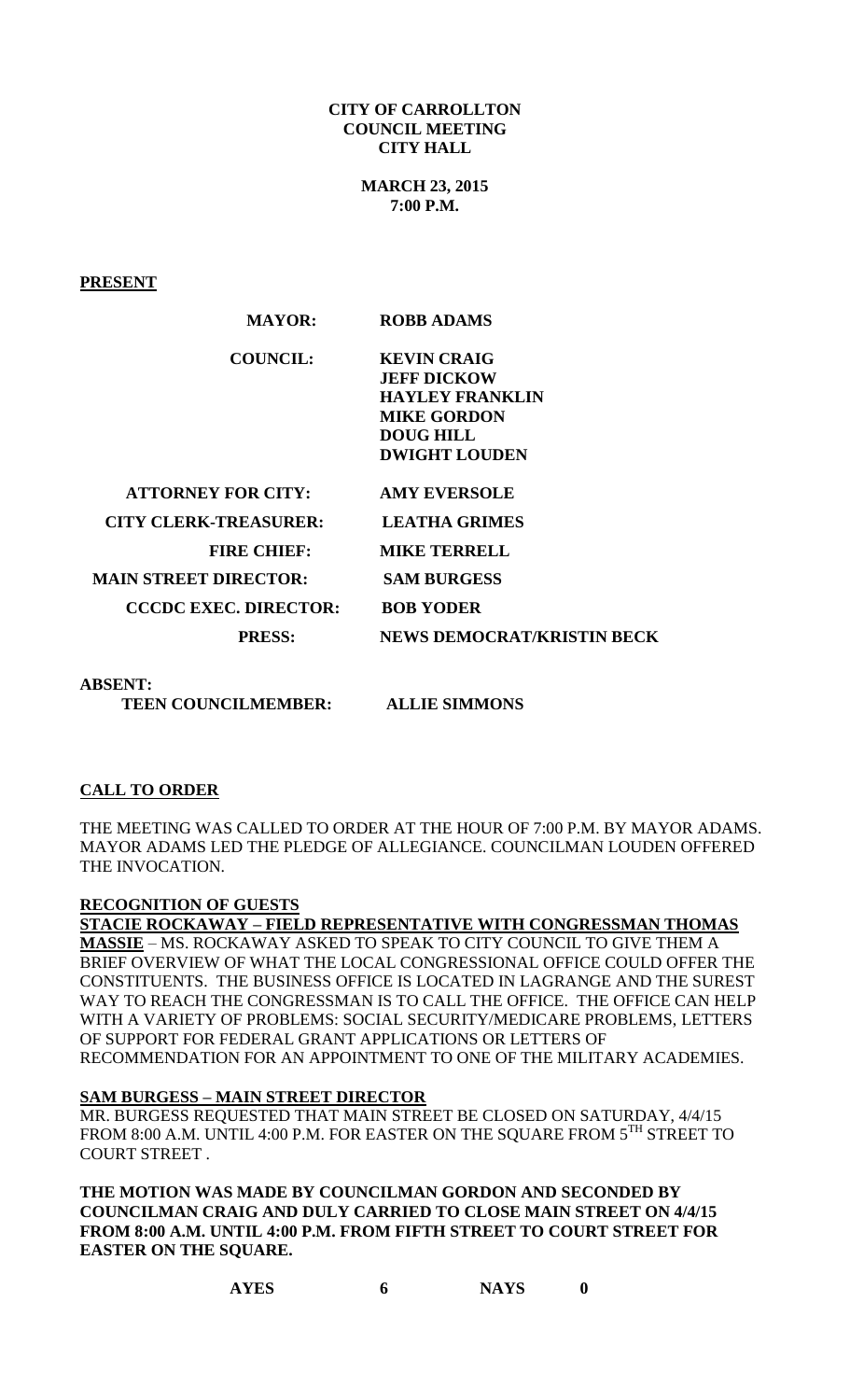# **CHAS ROBBINS – CARROLLTON UTILITIES**

MS. ROBBINS HAD BROUGHT A RESOLUTION TO BE APPROVED BY COUNCIL AUTHORIZING AN ASSISTANCE AGREEMENT DATED AS OF MARCH 1, 2015 BETWEEN THE CITY OF CARROLLTON, KENTUCKY AND THE KENTUCKY INFRASTRUCTURE AUTHORITY. THIS IS FOR THE INTERCONNECT PROJECT.

**THE MOTION WAS MADE BY COUNCILMAN LOUDEN AND SECONDED BY COUNCILMAN GORDON AND DULY CARRIED TO APPROVE RESOLUTION #2015-08: AUTHORIZING AN ASSISTANCE AGREEMENT DATED AS OF 3/1/15 BETWEEN THE CITY OF CARROLLTON, KENTUCKY AND THE KENTUCKY INFRASTRUCTURE AUTHORITY.**

**AYES 6 NAYS 0**

## **APPROVAL OF MINUTES: REGULAR MEETING: 3/9/2015**

**THE MOTION WAS MADE BY COUNCILMAN GORDON AND SECONDED BY COUNCILMAN CRAIG AND DULY CARRIED TO ACCEPT THE MINUTES AS PRESENTED FOR THE REGULAR MEETING OF 3/9/2015.**

**AYES 6 NAYS 0**

**REAPPOINTMENT TO P.E.AK.: BILL OSBORNE – TERM EXPIRES 3/31/15 AND GREG GOFF – TERM EXPIRES 3/31/15**

**THE MOTION WAS MADE BY COUNCILMAN LOUDEN AND SECONDED BY COUNCILMAN DICKOW AND DULY CARRIED TO RE-APPOINT BILL OSBORNE AND GREG GOFF TO P.E.A.K.** 

**AYES 6 NAYS 0**

COUNCILMAN LOUDEN STATED THAT THEY BOTH DID A WONDERFUL JOB, AND THAT THE CITY IS EXTREMELY FORTUNATE TO HAVE THEM IN THESE POSITIONS.

## **1 ST READING ORDINANCE #2015-04: AN ORDINANCE ESTABLISHING THE SALARY SCALE FOR THE 2015-2016 FISCAL YEAR OF THE CITY OF CARROLLTON**

**THE MOTION WAS MADE BY COUNCILMAN LOUDEN AND SECONDED BY COUNCILMAN GORDON AND DULY CARRIED TO HAVE THE 1ST READING OF ORDINANCE #2015-04: AN ORDINANCE ESTABLISHING THE SALARY SCALE FOR THE 2015-2016 FISCAL YEAR OF THE CITY OF CARROLLTON.**

# **AYES 6 NAYS 0**

AMY EVERSOLE, ATTORNEY FOR THE CITY, READ THE ORDINANCE.

SECOND READING WILL BE AT THE REGULAR MEETING 4/13/2015.

### **RESOLUTION #2015-05: AUTHORIZING MAYOR TO RENEW RUMPKE CONTRACT AND SIGN DOCUMENTS TO EFFECT TRANSACTION**

AMY EVERSOLE, ATTORNEY FOR THE CITY, READ THE RESOLUTION.

**THE MOTION WAS MADE BY COUNCILMAN LOUDEN AND SECONDED BY COUNCILWOMAN FRANKLIN AND DULY CARRIED TO APPROVE RESOLUTION #2015-05: AUTHORIZING MAYOR TO RENEW RUMPKE CONTRACT AND SIGN DOCUMENTS TO EFFECT TRANSACTION.**

**AYES 6 NAYS 0**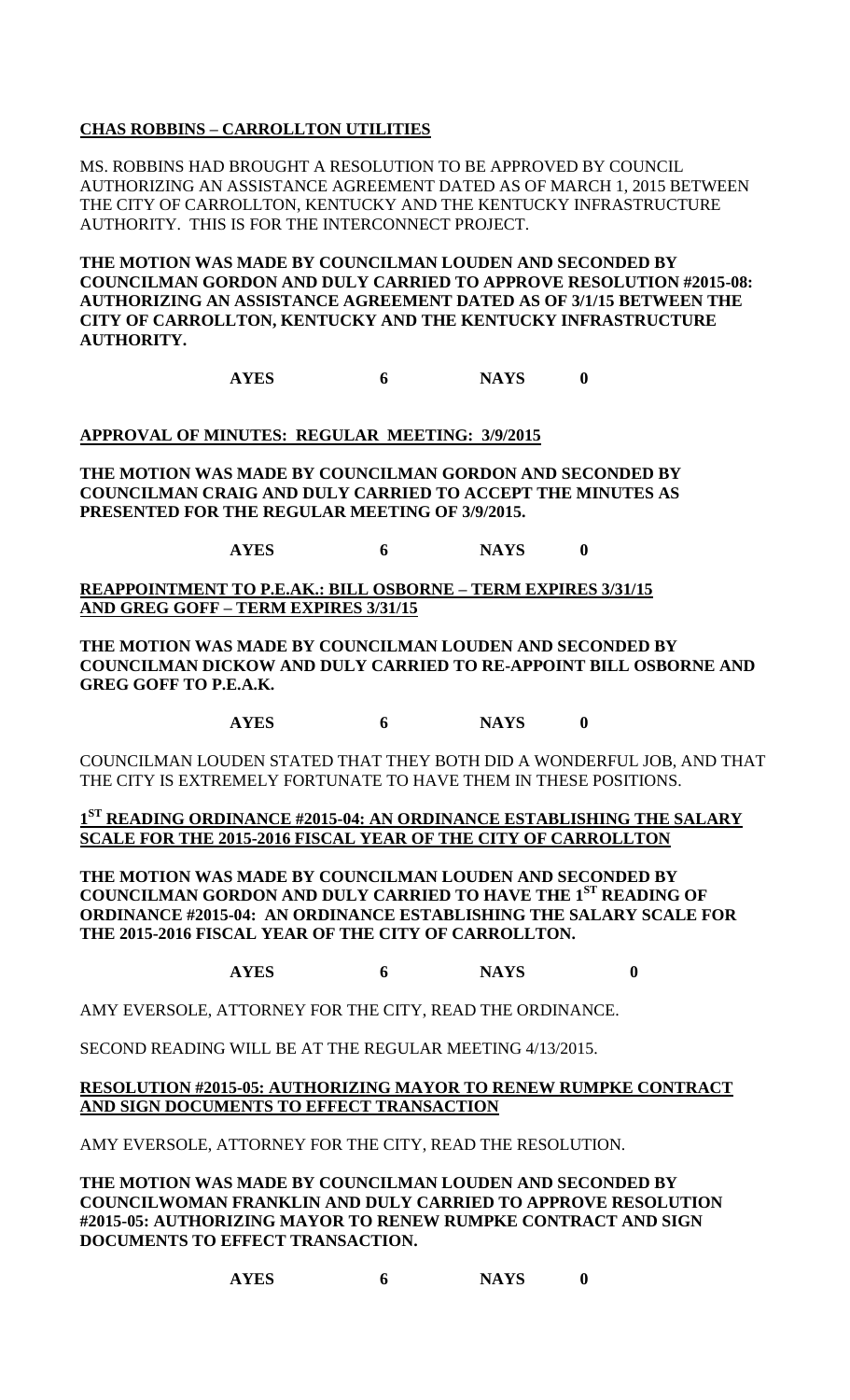## **RESOLUTION #2015-06: AUTHORIZING MAYOR TO SIGN AGREEMENT WITH CERTIFIED ELECTRICAL INSPECTOR**

AMY EVERSOLE, ATTORNEY FOR THE CITY, READ THE RESOLUTION.

**THE MOTION WAS MADE BY COUNCILMAN DICKOW AND SECONDED BY COUNCILMAN CRAIG AND DULY CARRIED TO APPROVE RESOLUTION #2015-06: AUTHORIZING MAYOR TO SIGN AGREEMENT WITH CERTIFIED ELECTRICAL INSPECTOR.** 

**AYES 6 NAYS 0**

### **NEW BUSINESS**

### **RECREATIONAL TRAIL GRANT**

BOB YODER, CCCDC EXECUTIVE DIRECTOR, WAS PRESENT TO ANSWER ANY QUESTIONS ABOUT THE GRANT APPLICATION. HE SAID IF THE GRANT WAS RECEIVED IT WOULD BE IN NEXT FISCAL YEAR AND THE BUDGET COULD BE AMENDED THEN FOR THE \$52,000 MATCHING FUNDS. HE SAID THERE WOULD BE A PUBLIC MEETING NEXT MONDAY NIGHT, 3/30 AS REQUIRED. THE PURPOSE OF THIS GRANT WOULD BE TO FILL IN THE GAP WITH THE RIVERWALK IN THE JCTC PARKING LOT WHICH HAD NOT BEEN DONE PREVIOUSLY DUE TO OWNERSHIP ISSUES AND TO EXTEND THE PRESENT RIVERWALK TO THE BOAT RAMP. HE SAID IT WOULD BE ABOUT 800 FEET OR HALF OF WHAT WAS DONE THE FIRST TIME.

AMY EVERSOLE, ATTORNEY FOR THE CITY, READ THE RESOLUTION.

### **RESOLUTION #2015-07: AUTHORIZING APPROVAL OF CITY'S APPLICATION FOR RECREATIONAL TRAIL GRANT FOR \$104,000, 50/50 MATCHING GRANT**

**THE MOTION WAS MADE BY COUNCILMAN DICKOW AND SECONDED BY COUNCILWOMAN FRANKLIN AND DULY CARRIED TO APPROVE RESOLUTION #2015-07: AUTHORIZING APPROVAL OF CITY'S APPLICATION FOR RECREATIONAL TRAIL GRANT FOR \$104,000, 50/50 MATCHING GRANT.**

**AYES 6 NAYS 0**

### **MAYOR'S REPORTS:**

THE MAYOR SAID TWO OF THE STREET LIGHTS ON THE RIVERWALK HAD BEEN LOST DUE TO THE RECENT FLOOD. THEY HAD BEEN KNOCKED DOWN BY FLOATING LOGS. PUBLIC WORKS SUPVERVISOR, RON KNIGHT, IS NEGOTIATING WITH KENTUCKY UTILITIES TO SEE IF THEY WILL REPLACE THEM SINCE THEY ARE OWNED BY THEM.

MAYOR ADAMS ALSO GAVE AN UPDATE ON THE PREVIOUSLY APPROVED TRANSFER OF INVESTMENT FUNDS. HE HAD TALKED TO EVERY LOCAL BANK AND COMPARED THE VARIOUS RATES FOR CD'S AND SAVINGS ACCOUNTS. AFTER DISCUSSIONS WITH CLERK-TREASURER, LEATHA GRIMES, AND VARIOUS COUNCILMEMBERS IT WAS DECIDED TO STAY WITH THE ORIGINAL DECISION TO MOVE THE FUNDS FROM THE KLC INVESTMENT FUND AT FIFTH THIRD BANK TO CARROLLTON FEDERAL BANK. THE MAYOR WOULD LIKE TO PURCHASE TWO \$10,000 CD'S TO GO ALONG WITH THE OTHER \$10,000 ONES IN AN EMERGENCY FUND FOR POSSIBLY A FIRETRUCK. HE WOULD ALSO LIKE TO PURCHASE FOUR \$100,000 CD'S WITH THE REMAINDER GOING INTO A SAVINGS ACCOUNT. ALL OF THE CD'S WOULD BE FOR A 1 YEAR TERM.

### **THE MOTION WAS MADE BY COUNCILMAN DICKOW AND SECONDED BY COUNCILMAN CRAIG AND DULY CARRIED TO PURCHASE 2 \$10,000 CD'S AND 4 \$100,000 CD'S FOR ONE YEAR TERMS AT CARROLLTON FEDERAL BANK.**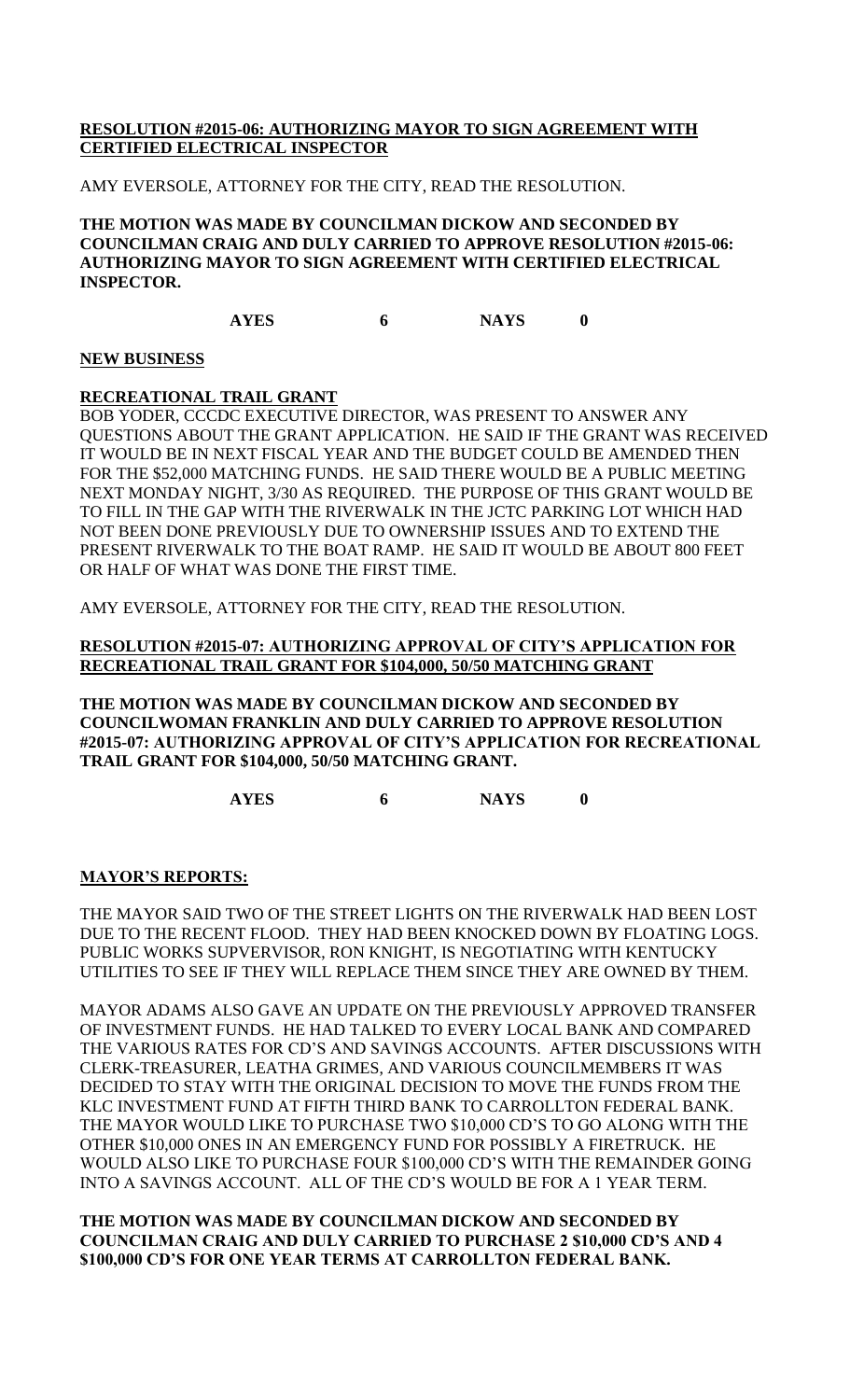**AYES 6 NAYS 0**

#### **APPROVAL OF ACCOUNTS PAID/PAYABLE MARCH 11 THROUGH MARCH 24, 2015**

### **THE MOTION WAS MADE BY COUNCILMAN GORDON AND SECONDED BY COUNCILMAN HILL AND DULY CARRIED TO APPROVE ACCOUNTS PAID/PAYABLE MARCH 11 THROUGH MARCH 24, 2015.**

**AYES 6 NAYS 0**

COUNCILMAN GORDON DID QUESTION THE UTILTIES PAID AT THE CAMPGROUND SAYING IT LOOKED HIGHER THAN LAST MONTH. IT WAS DECIDED PUBLIC WORKS SUPERVISOR RON KNIGHT SHOULD POSSIBLY LOOK FOR WATER LEAKS.

#### **EXECUTIVE SESSION: PER KRS 61.810(1)(b): PROPERTY ACQUISITION**

**THE MOTION WAS MADE BY COUNCILMAN LOUDEN AND SECONDED BY COUNCILMAN GORDON AND DULY CARRIED TO GO INTO EXECUTIVE SESSION PER KRS 61.810(1)(b) FOR THE PURPOSE OF PROPERTY ACQUISITION AT THE HOUR OF 7:40 P.M.**

**AYES 6 NAYS 0**

**THE MOTION WAS MADE BY COUNCILMAN GORDON AND SECONDED BY COUNCILMAN CRAIG AND DULY CARRIED TO RETURN FROM EXECUTIVE SESSION AT THE HOUR OF 7:48 P.M.**

**AYES 6 NAYS 0**

**THE MOTION WAS MADE BY COUNCILMAN LOUDEN AND SECONDED BY COUNCILMAN DICKOW AND DULY CARRIED TO AUTHORIZE THE MAYOR TO ENTER INTO NEGOTIATIONS TO POSSIBLY ACQUIRE PROPERTY WITHIN THE CITY OF CARROLLTON.**

**AYES 6 NAYS 0**

#### **COMMENTS:**

**MAYOR ADAMS:** SAID HE HAD BEEN TO A LEADERSHIP CONFERENCE AT CARTMELL ELEMENTARY SCHOOL THAT DAY AND WAS VERY IMPRESSED WITH THE PROGRAM. HE SAID YOU COULD TELL IT IS WORKING BY TALKING TO THE STUDENTS.

**JEFF DICKOW:** REPORTED THAT THE CITY'S NEWEST POLICE OFFICERS HAD COMPLETED THEIR FIRST WEEK OF TRAINING AT THE DCJT AND WERE DOING JUST FINE.

**KEVIN CRAIG:** WAS CONCERNED THAT MAYBE COUNCIL NEEDED TO BUDGET FOR A THE PART-TIME WORKER IN THE CODE ENFORCEMENT DEPARTMENT TO START THIS FISCAL YEAR FOR THE MONTHS OF MAY AND JUNE. AFTER SOME DISCUSSION COUNCILMEMBERS AGREED.

**THE MOTION WAS MADE BY COUNCILMAN LOUDEN AND SECONDED BY COUNCILMAN GORDON AND DULY CARRIED TO BUDGET \$4,000 TO THE SALARIES LINE ITEM IN THE CODE ENFORCEMENT DEPARTMENT FOR FY 2014-15 FOR THE PURPOSE OF HIRING A PART-TIME WORKER FOR THE MONTHS OF MAY AND JUNE.**

**AYES 6 NAYS 0**

**HAYLEY FRANKLIN:** CHAMPIONS FOR A DRUG FREE CARROLL COUNTY MEETING IS THURSDAY AT 11:30 AT THE CARROLL CO PUBLIC LIBRARY.